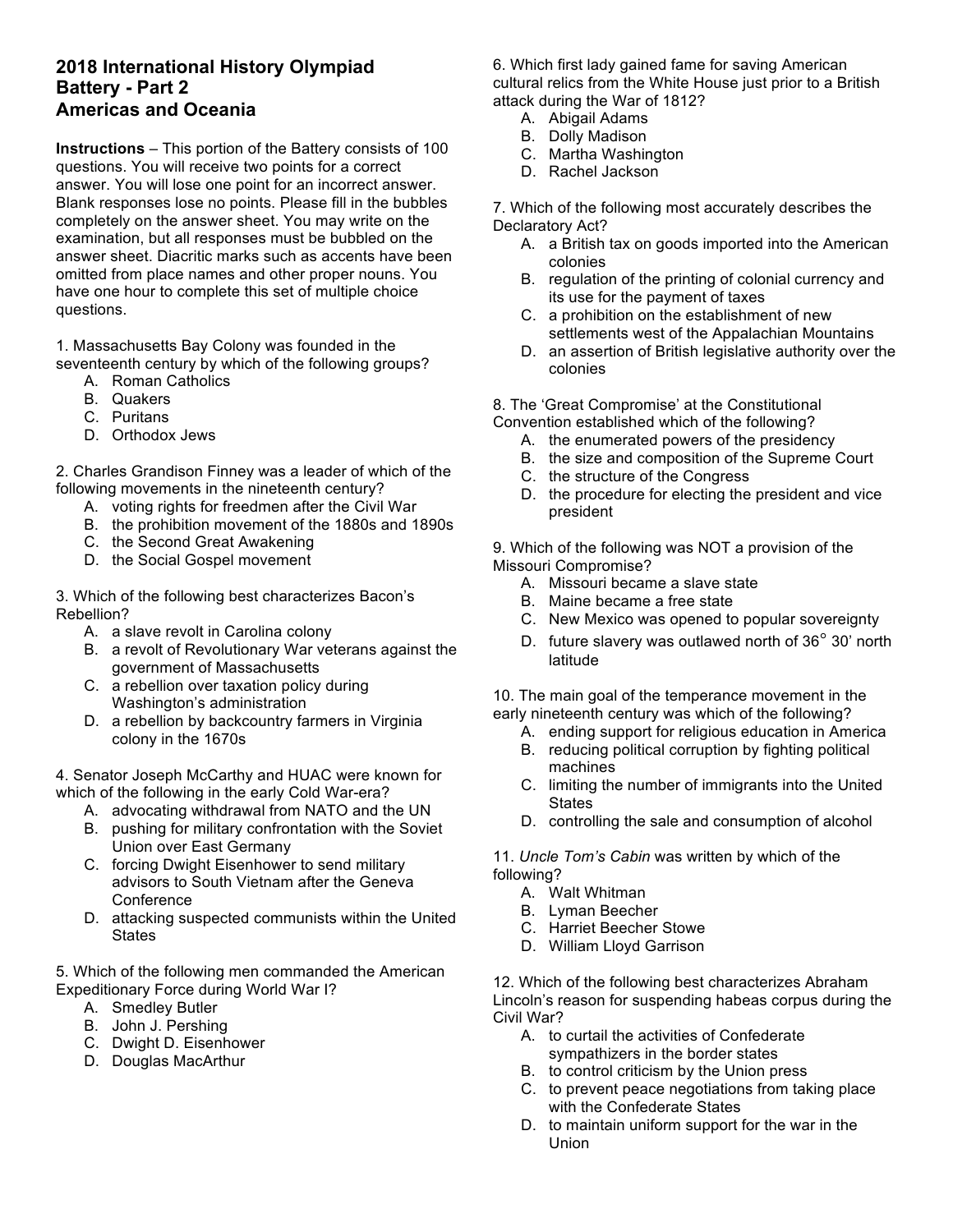13. In the case of *Texas v. White* (1869) the Supreme Court ruled which of the following?

- A. that a state could not unilaterally secede from the Union
- B. that Texas, because it had been an independent nation, retained the right to secede under the annexation treaty
- C. that Texas could strengthen its Black Codes despite the ratification of the Fourteenth Amendment
- D. that all debts of the Confederacy must be honored by the states and the federal government

14. Andrew Carnegie pioneered vertical integration in which of the following industries during the late nineteenth century?

- A. oil
- B. railroads
- C. automobiles
- D. steel

15. Alfred Thayer Mahan wrote which of the following influential nineteenth century works?

- A. *Looking Backward*
- B. *The Jungle*
- C. *The Influence of Sea Power Upon History*
- D. *A Century of Dishonor*

16. Which of the following best characterizes the result of the US presidential election of 1912?

- A. William Howard Taft won the presidency as Theodore Roosevelt's chosen successor
- B. Woodrow Wilson won a close election over thirdparty candidate Theodore Roosevelt and incumbent William Howard Taft
- C. Theodore Roosevelt became the only third-party candidate to win the presidency, running on his 'New Nationalism' platform
- D. Warren Harding won a landslide victory

17. The 'Great Migration' in the United States beginning in the 1910s is most accurately described by which of the following?

- A. a massive movement of Asian immigrants from China and Japan to the West Coast
- B. the depopulation of the 'Rust Belt' of the Ohio Valley
- C. mass immigration of Southern and Eastern Europeans into major American cities
- D. the movement of African Americans from the rural south to urban areas in the North and West

18. The 'Share Our Wealth' program was proposed by what Southern senator during the Great Depression?

- A. Richard Russell
- B. James Eastland
- C. Huey P. Long
- D. Lyndon B. Johnson

19. Which of these was the result of Franklin Roosevelt's Executive Order 9066?

- A. the imprisonment of radicals and anarchists who spoke out against World War II
- B. the internment of Japanese-Americans
- C. the equal treatment of African American workers in defense industries
- D. the end of the gold standard and demonetization of gold in the United States

20. The American plan for the economic reconstruction of Western Europe following World War II was named after which Secretary of State?

- A. George Marshall
- B. John Foster Dulles
- C. Henry Kissinger
- D. Cordell Hull

21. Julius and Ethel Rosenberg were executed in 1953 for which of the following reasons?

- A. sending American nuclear secrets to the USSR
- B. supporting labor unrest during the Korean War
- C. hindering the draft during the Korean War
- D. the attempted assassination of President Truman

22. The Gulf of Tonkin Resolution allowed President Lyndon Johnson to do which of the following?

- A. pass meaningful civil rights legislation for the first time in over 100 years
- B. restructure the Supreme Court to appoint additional justices
- C. begin arms control negotiations with the Soviet Union
- D. escalate the conflict in Vietnam without a formal declaration of war

23. The Camp David Accords, negotiated with the help of Jimmy Carter, were a peace agreement signed in the 1970s between which two nations?

- A. Israel and Palestine
- B. Israel and Egypt
- C. China and Taiwan
- D. France and Algeria

24. Which of these was appointed commander of the Continental Army during the American Revolution?

- A. Alexander Hamilton
- B. Horatio Gates
- C. George Washington
- D. the Marquis de Lafayette

25. In 1803, American diplomat James Monroe signed a treaty to purchase which of the following from France?

- A. Alaska territory
- B. the island of Hispaniola
- C. Louisiana territory
- D. Florida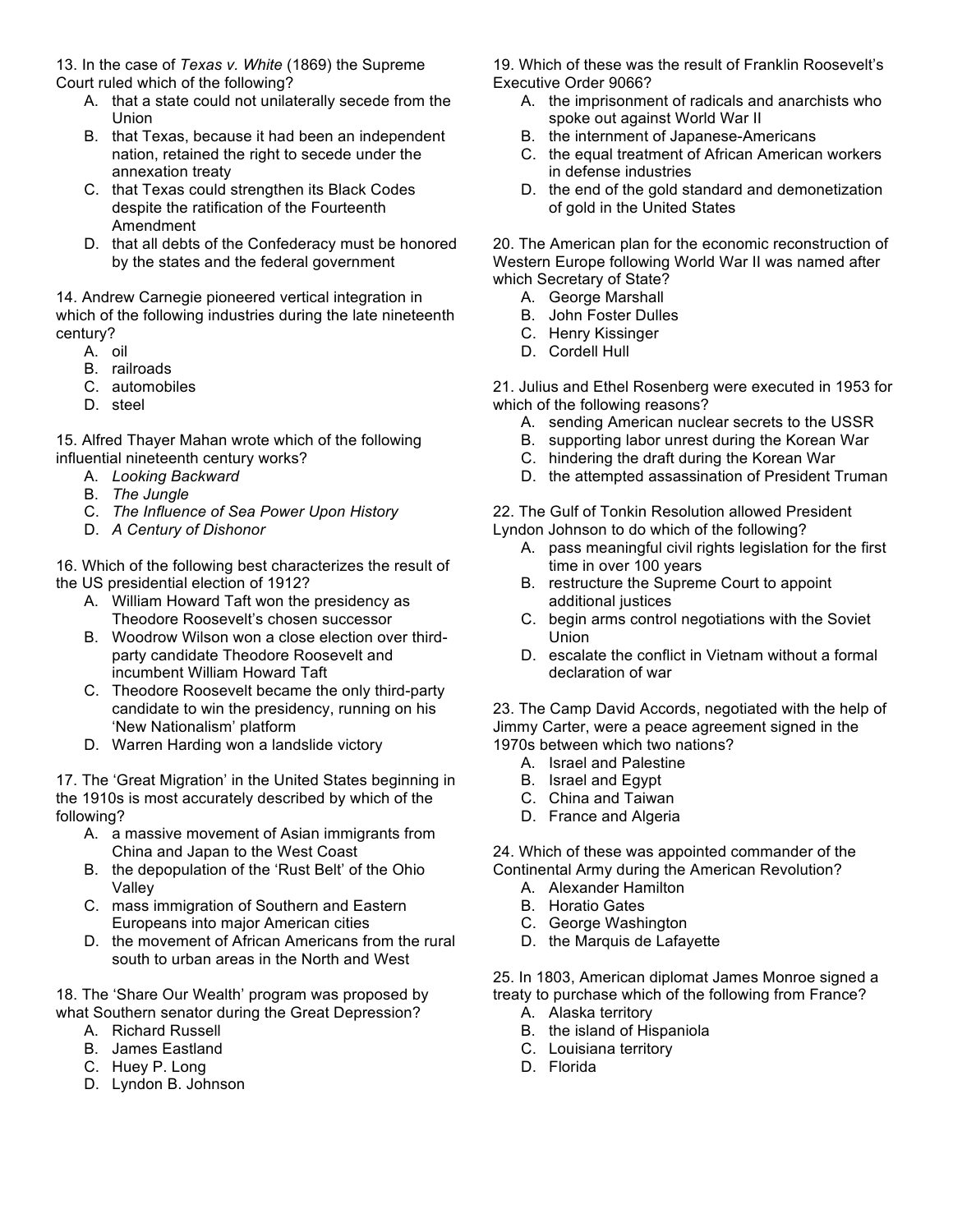26. The first common carrier railroad in the United States was which of the following?

- A. the Baltimore and Ohio Railroad
- B. the Santa Fe Railroad
- C. the Burlington Northern Railroad
- D. the Southern Pacific Railroad

27. Which of the following domestic policy proposals was used by the Republicans to gain control of the House of Representatives in the 1994 midterm elections?

- A. the 'New Deal'
- B. the 'New Frontier'
- C. the 'Great Society'
- D. the 'Contract with America'

28. Levitt and Sons were significant in the growth of American suburbs for which of the following reasons?

- A. they pioneered the mass production of houses using an assembly line process
- B. they built massive apartment blocks in large cities, causing people to move to suburbs
- C. they constructed rail lines between New York City and commuter suburbs
- D. they were leaders in the construction of Interstate Highways

29. The Manhattan Project in the United States was tasked with which of the following during World War II?

- A. the development of jet aircraft and rocket technology
- B. the construction of a working atomic bomb
- C. the creation of chemical and biological weapons for use against Japan
- D. the oversight of the internment of Japanese Americans during the war

30. Young American men were employed by which of the following New Deal agencies to do infrastructure development in National Parks and National Forests?

- A. the Works Progress Administration
- B. the Civilian Conservation Corps
- C. the Public Works Administration
- D. the Tennessee Valley Authority

31. Which of the following was the result of the Nineteenth Amendment to the United States Constitution?

- A. the direct election of US senators
- B. the implementation of the income tax
- C. suffrage for American women
- D. the beginning of prohibition

32. Ida Tarbell and Lincoln Steffens were important figures in which Progressive-era journalistic movement?

- A. yellow journalism
- B. sensationalism
- C. muckraking
- D. radio journalism

33. The Pendleton Act of 1883 reformed which of the following in the United States government?

- A. the appointment of United States senators
- B. the process for impeachment of high government officials
- C. federal government employment and the civil service
- D. treatment of Native Americans and administration of the reservation system

34. Which of the following was the intent of the Tenure of Office Act passed during Reconstruction?

- A. to protect Secretary of War Edwin Stanton from presidential interference
- B. to remove elderly Supreme Court justices from office whether or not they chose to retire
- C. to allow Congress to directly govern Southern military districts after 1868
- D. to prevent President Johnson from appointing former Confederates to his cabinet

35. The Anaconda Plan was designed to do which of the following at the outset of the Civil War?

- A. prevent southern states from holding secession conventions following the election of 1860
- B. to raise 75,000 volunteers for the Union Army in early 1861
- C. to blockade Confederate ports and divide the southern states at the Mississippi River
- D. to diplomatically isolate the South and prevent the Confederacy's recognition by European governments

36. John L. O'Sullivan popularized which of the following terms to describe American expansionism in the nineteenth century?

- A. 'city on a hill'
- B. the 'Turner thesis'
- C. 'Go West young man!'
- D. 'manifest destiny'

37. Nat Turner, Gabriel Prosser, and Denmark Vesey were notable for which of the following in antebellum America?

- A. leading stations on the Underground Railroad
- B. being leading abolitionists and speaking out publicly against slavery
- C. leading slave uprisings
- D. aiding John Brown and the anti-slavery forces in Kansas in the 1850s

38. John Jay assumed which of the following offices during George Washington's administration

- A. Chief Justice of the United States
- B. Vice President
- C. Secretary of the Treasury
- D. Secretary of War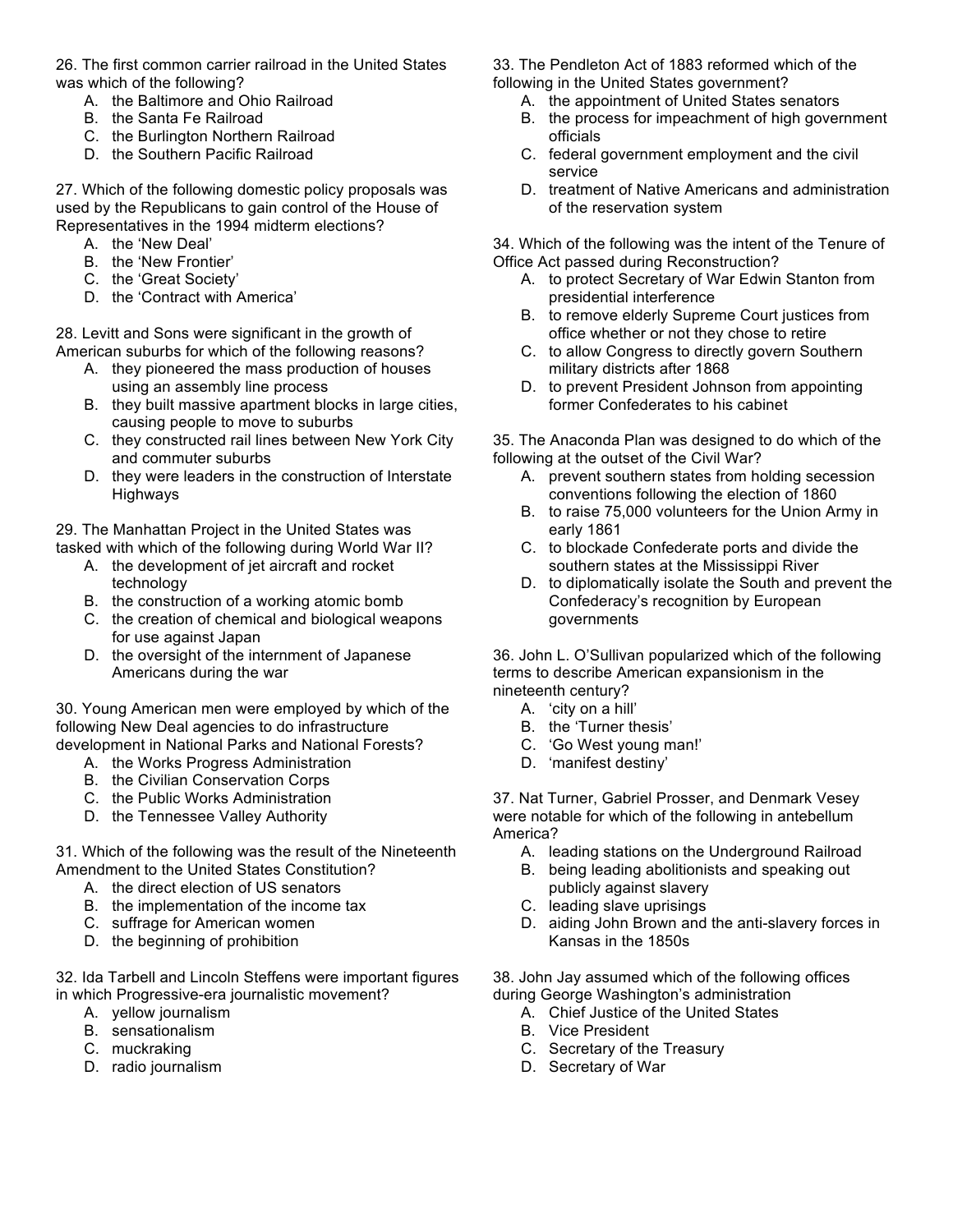39. The first representative assembly in the English North American colonies was which of the following?

- A. the General Court
- B. the House of Burgesses
- C. the House of Representatives
- D. the First Continental Congress

40. The Annapolis Convention called for which of the following?

- A. a meeting to amend the Articles of Confederation
- B. colony-wide protest of British taxation policy
- C. the secession of the New England states during the War of 1812
- D. the creation of a Continental Army and the Declaration of Independence

41. The Treaty of Tordesillas, signed in 1494, did which of the following?

- A. Established dominion over the entire New World for Spain
- B. Divided control of newly discovered lands outside Europe between Spain and Portugal
- C. Rejected all claims to lands in the New World by France, Portugal and England
- D. Awarded Cuba and Florida to Portugal in exchange for Spanish control of Brazil

42. In the nineteenth century, which of the following was true of women in Latin America

- A. they were subjugated in a male-dominated society
- B. they enjoyed the right to vote in most areas
- C. they were forced to work in factories and on plantations
- D. they were allowed to hold political office

43. Which of the following was common to the Maya and Gupta civilizations?

- A. knowledge that the earth was round
- B. the construction of massive pyramids for use in religious observances
- C. constant threat of invasion from neighboring civilizations
- D. the discovery of zero and its use in complex mathematical calculations

44. The Caribbean island of Saint Martin is currently shared between which two nations?

- A. France and Spain
- B. Great Britain and the United States
- C. France and the Netherlands
- D. Great Britain and Spain

45. Christopher Columbus established a short-lived settlement in present-day Haiti at what location in 1492?

- A. St. Augustine
- B. La Navidad
- C. Tortuga
- D. Santa Fe

46. Cities and towns in Spanish colonies in the Americas were governed by representative councils known by what term?

- A. presbytere
- B. cabildo
- C. encomienda
- D. hacienda

47. Which poet and dissident founded the Cuban Revolutionary Party while in exile in 1892?

- A. Cesar Chavez
- B. Jose de San Martin
- C. Jose Marti
- D. Simon Bolivar

48. Which of the following men led the Sergeant's Revolt in 1933 and became de facto ruler of Cuba for the next 25 years?

- A. Fulgencio Batista
- B. Carlos Manuel de Cespedes
- C. Fidel Castro
- D. Valeriano Weyler

49. The British fought two namesake wars in Jamaica in the eighteenth century against populations of

independent, mixed-race islanders known by what term? A. comuneros

- B. maroons
- C. mestizos
- D. scalawags

50. Henry Morgan, Bartholomew Roberts, and Edward Teach were notable for engaging in what activity in the Caribbean and Latin America in the eighteenth century?

- A. piracy
- B. slave trading
- C. plantation ownership
- D. organizing revolutions against colonial rule

51. Which of the following civilizations, located in an area of modern-day Peru and active from about 3500 to 1800 BCE, is considered the oldest civilization in the Americas?

- A. the Inca
- B. the Norte Chico
- C. the Taino
- D. the Arawak

52. The Mothers of the Plaza de Mayo is a human rights group formed in response to abuses during the 'Dirty War' in which South American nation?

- A. Chile
- B. Bolivia
- C. Brazil
- D. Argentina

53. The first ruler of the independent Empire of Brazil was which of the following?

- A. Joao VI
- B. Maria Leopoldina
- C. Pedro I
- D. Getulio Vargas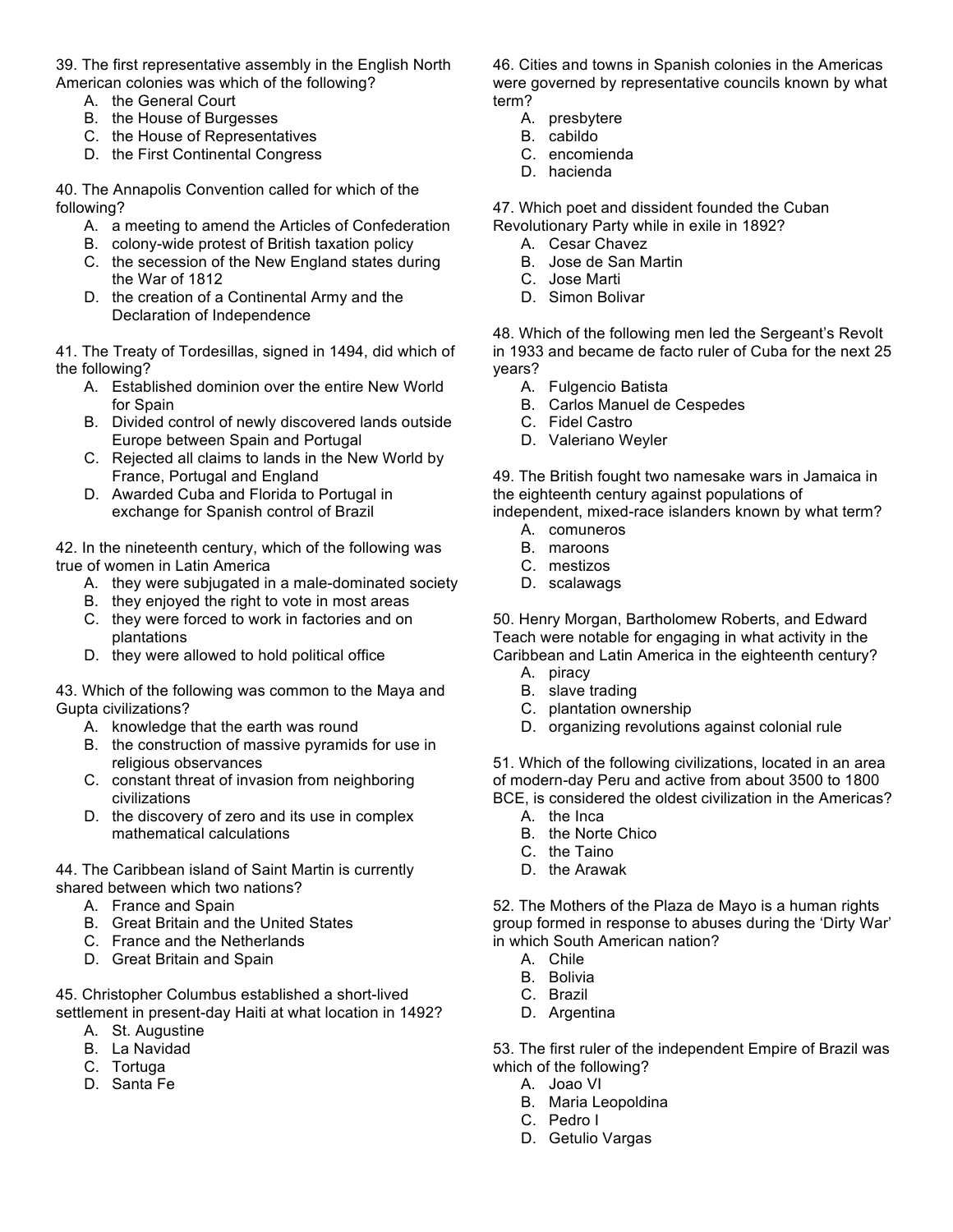54. The Republic of Colombia, known today as Gran Colombia, was created as a result of which of the following events?

- A. Jose de San Martin's 'Crossing of the Andes' in 1817
- B. American victory in the Spanish-American war in 1898
- C. the victory of the Spanish forces in Bogota in 1816
- D. Simon Bolivar's victorious campaign to liberate New Granada in 1819

55. All of the following are British Overseas Territories in the Caribbean EXCEPT which of the following?

- A. Anguilla
- B. Bermuda
- C. Turks and Caicos
- D. Martinique

56. The United Fruit Company heavily influenced the overthrow of Jacobo Arbenz Guzman in 1954 in which Latin American nation?

- A. Honduras
- B. Guatemala
- C. Nicaragua
- D. Costa Rica

57. The call to arms issued in 1810 by Miguel Hidalgo that triggered the Mexican War of Independence was known by what name?

- A. the 'Cry of Dolores'
- B. the Pueblo Revolt
- C. the Treaty of Cordoba
- D. the San Jacinto Statement

58. Which of the following names the 1820s war between the newly-independent United Provinces of the Rio de la Plata and the Empire of Brazil?

- A. War of the Republiquetas
- B. War of the Pacific
- C. War of the Triple Alliance
- D. the Cisplatine War

59. Which of the following is the Argentinian site that contains various ancient cave paintings, including images of human body parts and various animals?

- A. Cueva de las Manos
- B. Altamira
- C. Lascaux
- D. Blombos Cave

60. Operation Just Cause was a United States intervention against of which of the following Panamanian leaders in 1989?

- A. Omar Torrijos
- B. Manuel Noriega
- C. Guillermo Endara
- D. Juan Carlos Varela

61. Which of the following men effectively ruled Mexico from 1867 until he was deposed in the Mexican Revolution in the early twentieth century?

- A. Porfirio Diaz
- B. Emiliano Zapata
- C. Pancho Villa
- D. Francisco Madero

62. Suriname gained independence in 1975 from what European nation?

- A. Great Britain
- B. France
- C. Spain
- D. the Netherlands

63. The War of the Triple Alliance was a conflict between Paraguay and which group of South American nations?

- A. Brazil, Argentina, and Uruguay
- B. Colombia, Argentina, and Peru
- C. Chile, Brazil, and Guyana
- D. Panama, Colombia, and Chile

64. Which of the following was the first European to reach Chile, which he did on his sixteenth century circumnavigation of the globe?

- A. Ferdinand Magellan
- B. Francis Drake
- C. Pedro Cabral
- D. Pedro de Valdivia

65. The term 'Pink Tide' describes which of the following trends in twenty-first century Latin American governments?

- A. increased tolerance for LGBTQ citizens in Latin American countries
- B. the increasing influence of leftist ideology in Latin American governments
- C. the increasing number of women attaining high political office in Latin American nations.
- D. the rising importance of young people to Latin American politics

66. Salvador Allende and Augusto Pinochet both ruled which South American nation in the twentieth century?

- A. Colombia
- B. Chile
- C. Argentina
- D. Peru

67. American filibuster William Walker set himself up as president of which Central American nation briefly in 1855?

- A. Honduras
- B. Panama
- C. El Salvador
- D. Nicaragua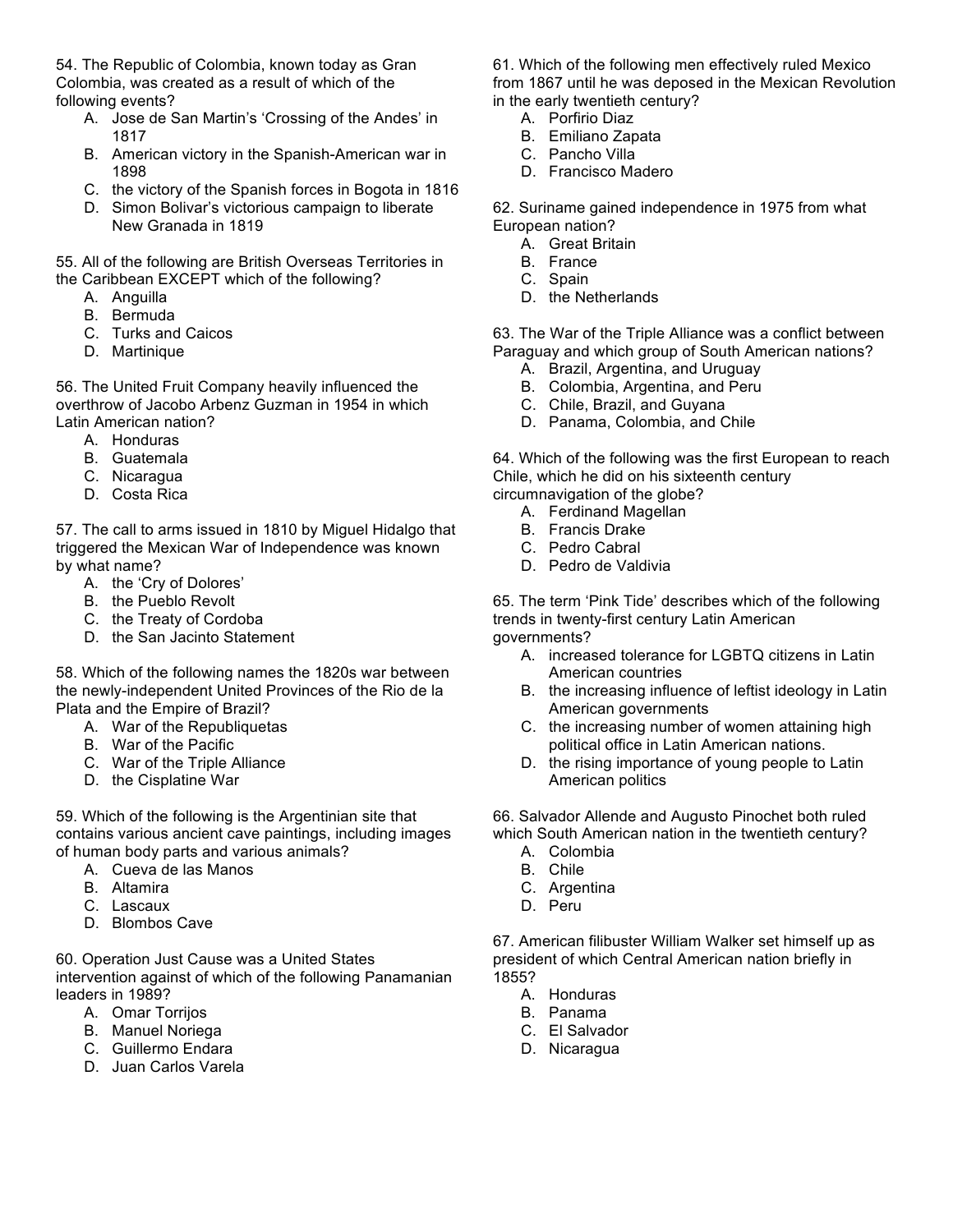68. Which of the following political parties held power in Mexico from 1946 until the election of Vicente Fox in 2000?

- A. PAN
- B. PNR
- C. PRI
- D. PPP

69. The guerilla group linked to the Communist Party of Peru is better known by what name?

- A. the FARC
- B. Shining Path
- C. the Red Army Faction
- D. the PLO

70. The Revolt of the Comuneros was an eighteenthcentury rebellion against Spanish authority by the residents of what colony within the Viceroyalty of Peru?

- A. Brazil
- B. Argentina
- C. Paraguay
- D. Colombia

71. The city-states of Tenochtitlan, Texcoco, and Tlacopan formed the core of what Mesoamerican culture?

- A. Maya
- B. Inca
- C. Aztec
- D. Olmec

72. El Salvador and Honduras fought a brief war in 1969 known by what sporting term?

- A. the Cricket War
- B. the Basketball War
- C. the Soccer (or Football) War
- D. the Yachting War

73. Independence movements in many areas of Central and South America can be traced in part to what major event in nineteenth century European history?

- A. the Crimean War
- B. Napoleon's invasion of the Iberian Peninsula
- C. the French Revolution
- D. the 'Diplomatic Revolution'

74. Operation Car Wash is an ongoing criminal investigation into money laundering and corruption in which of the following South American nations?

- A. Uruguay
- B. Paraguay
- C. Bolivia
- D. Brazil

75. L'Anse aux Meadows, an archaeological site on the island of Newfoundland, provides evidence of which of the following?

- A. large population centers developed by people of the First Nations
- B. a Norse settlement dating from the pre-Columbian era
- C. English encroachment into Canada in the early seventeenth century
- D. the decline of fur trading in French Canada due to climate change

76. France ceded its territory in mainland North America to Great Britain in 1763 as part of the terms of what treaty that ended the Seven Years' War?

- A. the Treaty of Aix-la-Chapelle
- B. the Treaty of Guadalupe-Hidalgo
- C. the Treaty of Versailles
- D. the Treaty of Paris

77. Which of the following men led the Upper Canada Rebellion against British rule beginning in 1837?

- A. John Macdonald
- B. Louis Riel
- C. Joseph Broussard
- D. William Lyon Mackenzie

78. The period of secularization, modernization, and liberalization of government and administration in Quebec in the 1960s is referred to by what name?

- A. the 'October Crisis'
- B. the FLQ
- C. the 'Quiet Revolution'
- D. the 'Quebec Miracle'

79. Canada became the first country in the Americas to legalize what practice in 2005?

- A. recreational use of marijuana
- B. same-sex marriage
- C. abortion
- D. physician-assisted suicide

80. Which of the following serves as the current Prime Minister of Canada?

- A. Justin Trudeau
- B. Kim Campbell
- C. Brian Mulroney
- D. Jean Chretien

81. Which largest island in French Polynesia was visited by both Captain James Cook and the HMS Bounty in the late eighteenth century?

- A. Tahiti
- B. Bora Bora
- C. Samoa
- D. Vanuatu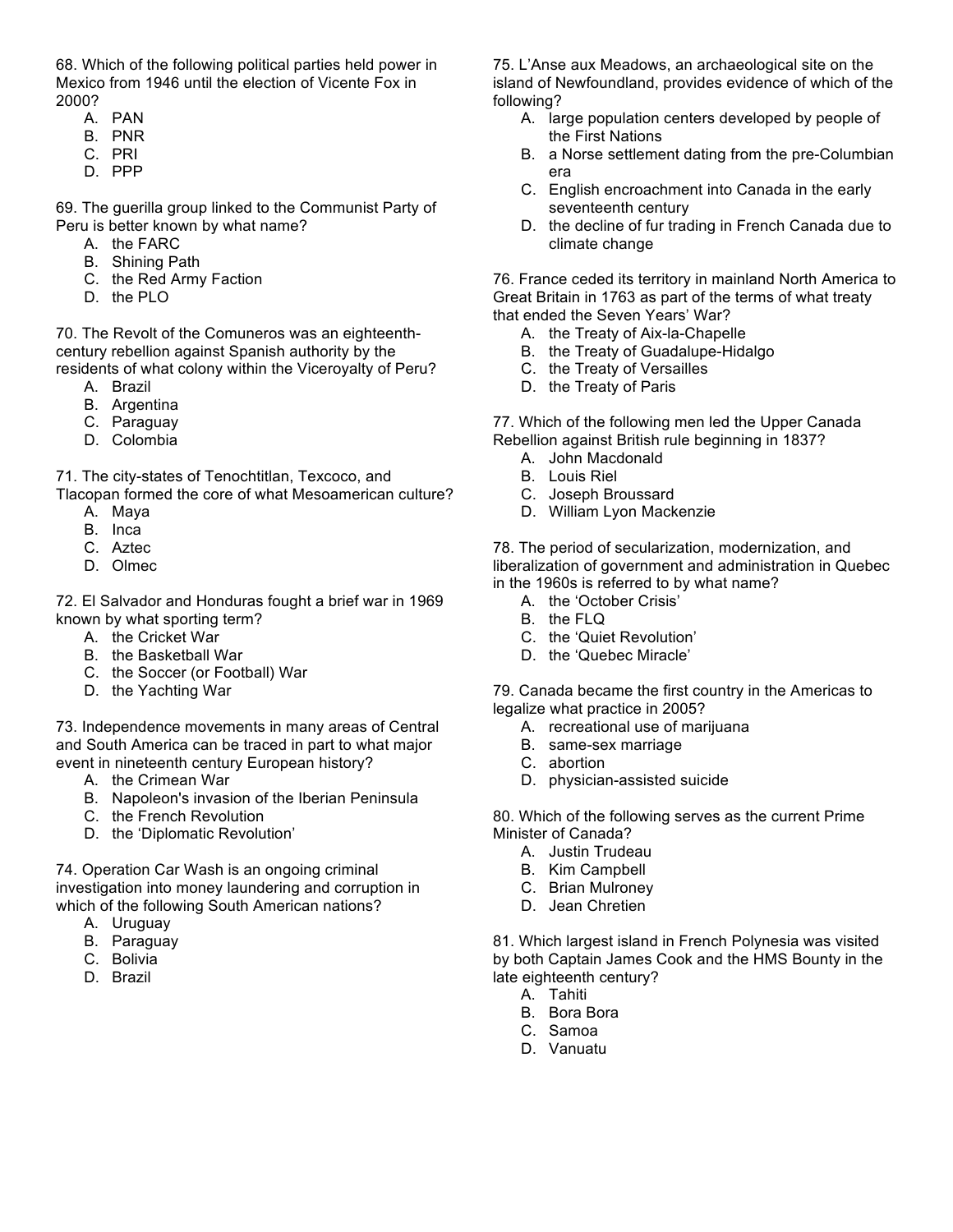82. The moai statues were created by which of the following Polynesian cultures?

- A. Dayak
- B. Yami
- C. Rapa Nui
- D. Bajau

83. Government incentives and diverse locations have led to films like Avatar, The Chronicles of Narnia, and The Hobbit being photographed in which of the following nations?

- A. New Zealand
- B. Australia
- C. Papua New Guinea
- D. Fiji

84. Which of the following monarchs united the inhabited Hawaiian Islands in 1795 and established a namesake ruling dynasty?

- A. Liliuokalani
- B. Kalakaua
- C. Lunalilo
- D. Kamehameha I

85. Which of the following did the Blount Report, commissioned by President Grover Cleveland, conclude about the 1893 overthrow of the Hawaiian monarchy?

- A. that the coup was legitimate, and the United States should annex Hawaii immediately
- B. that Hawaii should be annexed after a four-year waiting period
- C. that Dole, Thurston, and the other members of the provisional government should continue to govern Hawaii indefinitely
- D. that the coup was illegal, and the monarchy should be restored

86. Which of the following sparsely populated Hawaiian Islands was the site of a leper colony until the twentieth century?

- A. Molokai
- B. Maui
- C. Oahu
- D. Hawaii

87. The 'Dreaming' is most closely associated with which of the following in Australian Aboriginal mythology and religion?

- A. hunting and agriculture
- B. the creation of the world
- C. fishing
- D. the arrival of European settlers

88. Of the roughly one thousand people who arrived in Australia in 1788 in the 'First Fleet', over seven hundred shared what characteristic?

- A. they were freed slaves from British colonies
- B. they were American loyalists
- C. they were convicts
- D. they were religious dissenters from England

89. Henrietta Dugdale and Catherine Helen Spence were leaders for which cause in Australia in the late nineteenth century?

- A. free exercise of religion
- B. humane treatment for Aboriginal Australians
- C. Australian independence from Great Britain
- D. women's suffrage

90. ANZAC Day, which honors Australian war dead, is held on April 25 each year to commemorate which of the following military actions?

- A. the thwarting of an attempted Japanese invasion of Australia during World War II
- B. Australian participation in the Battle of the Somme
- C. the beginning of the Battle of the Bulge
- D. the landings that began the Gallipoli campaign during World War I

91. Which of the following locations, part of the Marshall Islands, was used for nuclear tests by the United States during the Cold War?

- A. Nauru
- B. Bikini Atoll
- C. Kili Island
- D. Kiribati

92. Jacinda Ardern, the youngest female head of government in the world, is currently the prime minister of what Commonwealth nation?

- A. Australia
- B. Fiji
- C. New Zealand
- D. Papua New Guinea

93. Nuku'alofa is the capital and largest city of which of the following Polynesian nations?

- A. Tonga
- B. Fiji
- C. American Samoa
- D. Kermadec

94. Descendants of what national group, originally brought over as indentured servants and laborers, now make up over 30% of the population of Fiji?

- A. Australians
- B. West Africans
- C. Indians
- D. Canadians

95. Which of the following treaties declared British sovereignty over the islands of New Zealand?

- A. the Treaty of Auckland
- B. the Treaty of Waitangi
- C. the Treaty of London
- D. the Clayton-Bulwer Treaty